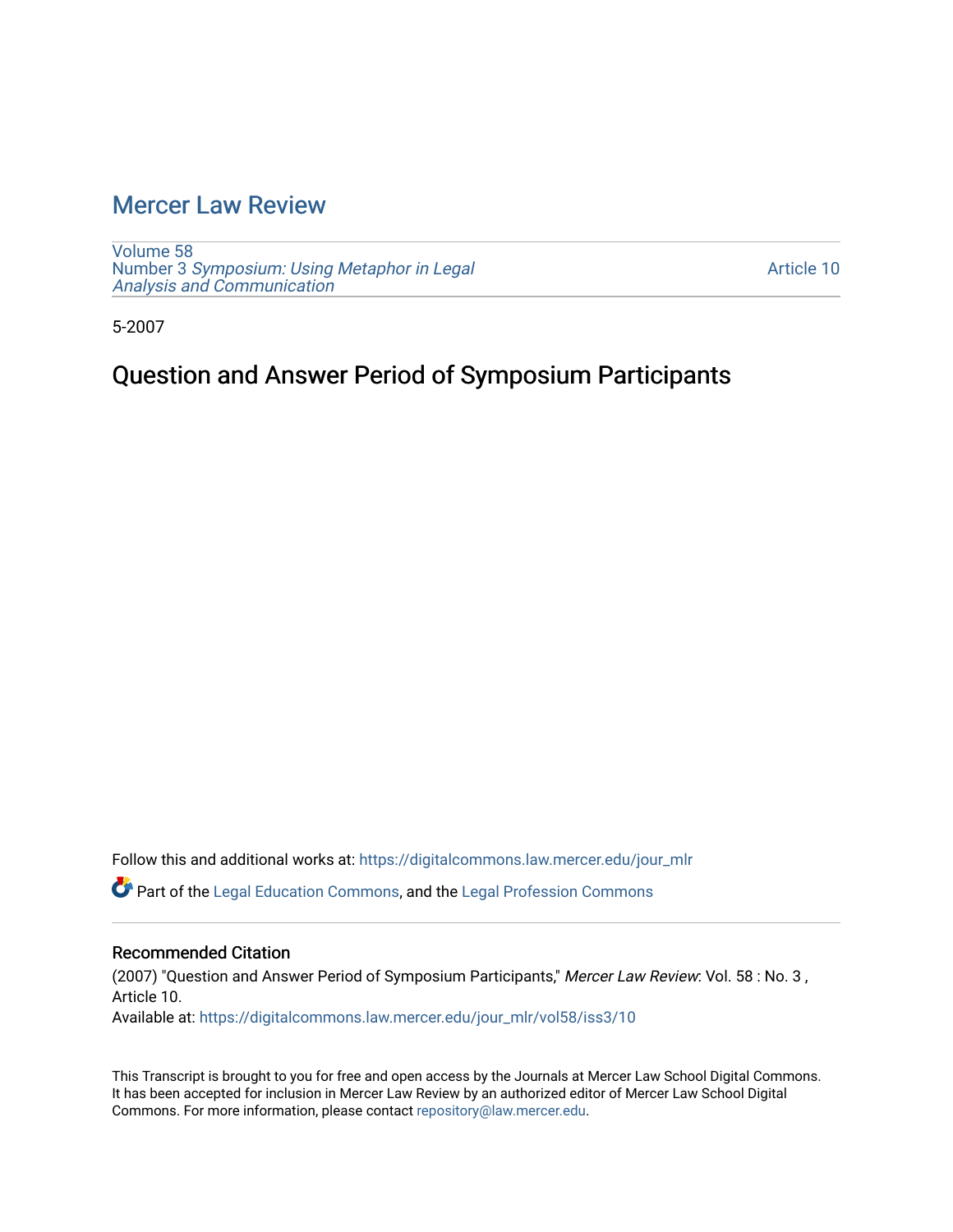## **Using Metaphor in Legal Analysis and Communication**

# **A Symposium of the Mercer Law Review**

## **Friday, November 10, 2006**

## **Question and Answer Period**

*PROFESSOR RITCHIE:* We have left some time this afternoon for people to ask questions of any of our panelists. If you do have questions, please identify which person you would like to answer your question.

*AUDIENCE:* **I** would particularly direct my question to Professor Smith, but also ask all of the panelists to respond. Is there such a thing as a separate category for metaphors that are purely stylistic as opposed to metaphors that would also fit in some of the other categories that Professor Smith has identified? It seems to me that all metaphors are more than stylistic, and that the examples in category, is it four, Professor Smith, that you have identified are, in fact, doing meaning making for us? They happen to be lovely stylistic devices as well, but they are, in fact, constraining, structuring our thought about those topics.

*PROFESSOR SMITH:* It may have been a poor choice of words to call it stylistic because in my presentation I tried to allude to the fact that they are serving many functions. They are serving a logos function, or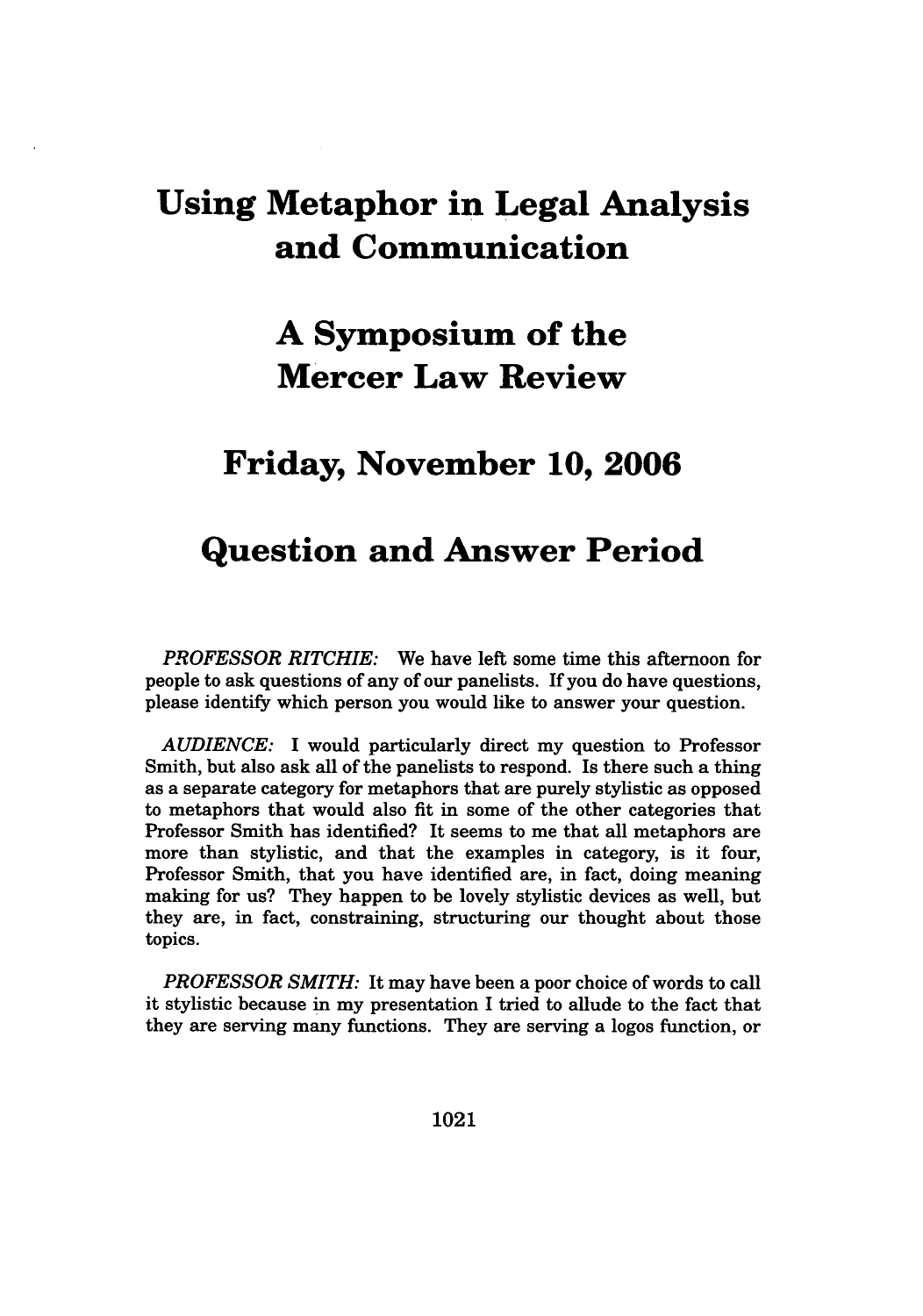a logic function, by providing an analogy. They serve ethos functions by establishing credibility on behalf of the writer. They are serving pathos functions by evoking substantive emotion, as well as emotion about the writing. And, so, I only mean it is stylistic in the sense that it did not exist before the writer wrote it as opposed to doctrinal metaphors, which may start out as stylistic metaphors but have been adopted as the rule for that area.

I think absolutely metaphors make meaning. The only difference between, for example, a doctrinal metaphor is someone made that meaning previously and now it is being used as the rule that lawyers are asked to argue under. And a stylistic metaphor can become a doctrinal metaphor if the court agrees with that metaphor and decides that it is going to empower the metaphor with the power of the state and make that the rule that attorneys are going to argue under. So, by stylistic, I do not mean merely stylistic. I meant creative.

Professor Winter pointed out to me that some of the examples were not necessarily original to those authors, but someone originated them; and, so, it may be a problem with the examples, not the problem with the concept. I know in my advanced persuasion class my students have to create original metaphors in a piece of persuasive writing. And, so, what I mean by that category is not arguing within an existing metaphor, but being the one who creates that connection between two dissimilar things and offering it up as a metaphor to serve all the functions that are served. But unless the court adopts the metaphor as a representation of a doctrinal rule, it is not a doctrinal metaphor. It was more of a rhetorical device that was used by an advocate that could become a doctrinal metaphor.

*PROFESSOR WINTER:* The great comedian Lenny Bruce said, "I'm not original. The only guy who is original is the guy who invented the English language." I think Wittgenstein made the same point about the impossibility of a private language.

There probably is no such thing as an original metaphor because, if there really were, you would not understand it. It has to refer to something you understand for it to work. As Stanley Fish says: "The gun at your head is your head." The thing that is compelling would not be compelling unless there were something inside you that experienced it as compelling. I will just give you one example. I mean they are all great metaphors, and I think they are creative. But I would not call them original. This one I think was the last one of Michael's examples: "Each oppressive practice is one wire in a birdcage." It comes from an article that talks about equality. I presume it is an article about equality. But that is a reference to a metaphor we all know. It is very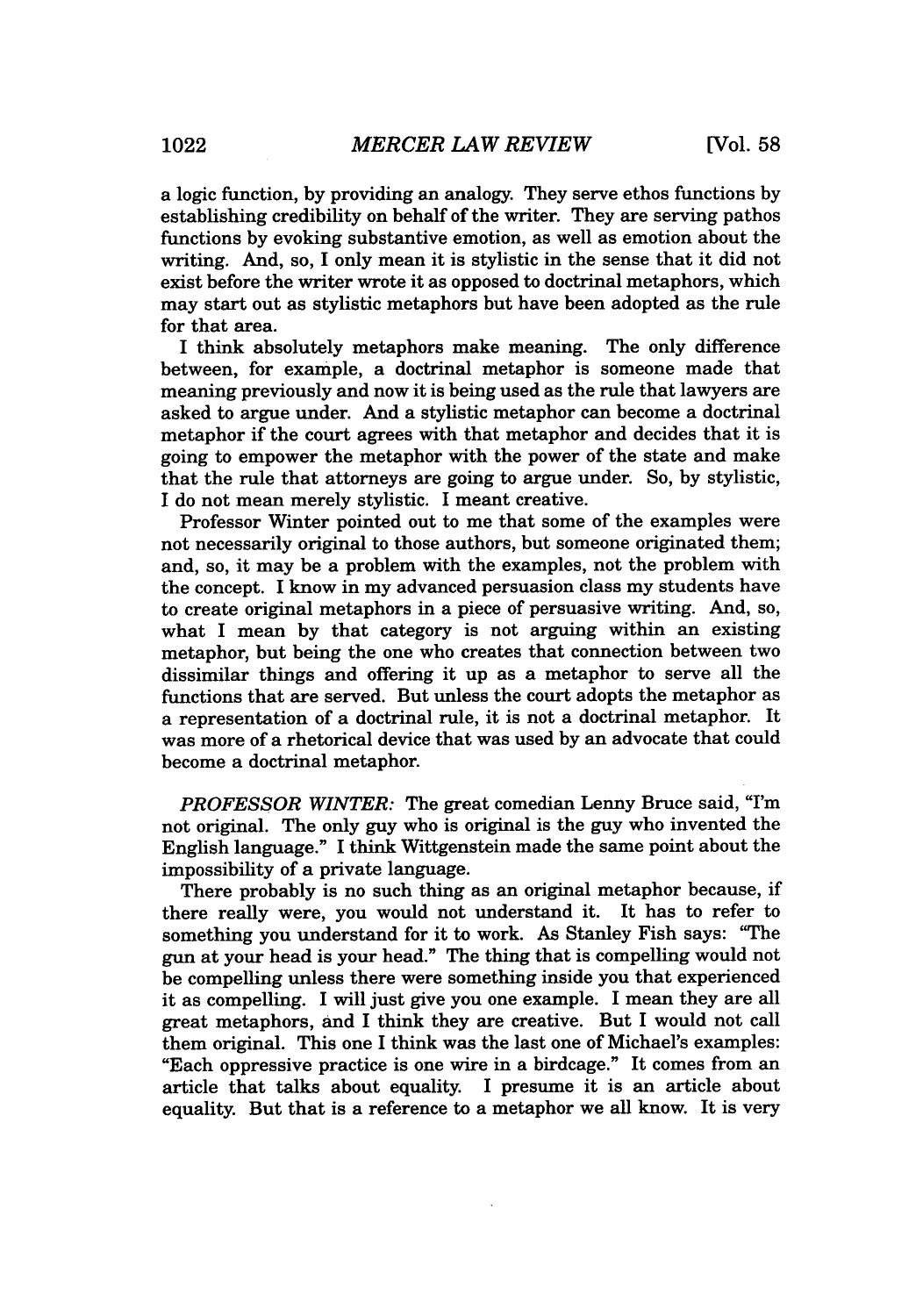conventional, the "bird in the gilded cage" metaphor. It is an important metaphor in feminist theory: that you can be imprisoned by nice, by good treatment, as well as by bad. I mean that is part of the power of that metaphor, even that phrase. It refers to another metaphor that is antecedent and carries a lot with it.

Part of what I was trying to show with the marketplace of ideas metaphor is that it works precisely because it is not free form. It is referring to and drawing together things, understandings, that you already have.

So, I think the short answer to your question is, yes, I agree with the premise of your question. I think that, from a practical standpoint-and given the tenor of my talk and most of my work, you probably do not think of me as a practical person; but I was a practicing lawyer for almost ten years and I tried a lot of cases-the important points are, and these have been made by others on the panel, the role that these devices can play in persuasion, in getting the decisionmaker, whether it is the jury or the judge, to think about the case in a way that you want.

I think that the most powerful are framing effects, which you can do lots of ways. First, a metaphor can be used to build a frame. Second, a story can be used. A frontier metaphor can be used to build a frame that already starts you thinking about things in certain terms. Good rhetoricians know this. Almost any Stanley Fish piece will have them. I do not know why I am talking about Stanley Fish so much today. One of the reasons is because he is brilliant. I have learned a lot from him.

When I wrote an article criticizing Stanley Fish, I did Fish to him. You tell a story first that seems to have nothing to do with what you're talking about. He starts an article about jurisprudence with a story about baseball in *Dennis Martinez and The Uses of Theory.* But the point is that his point is already in the story. The story has already created a schema for thinking about the point he is trying to make and he already has your brain processing things and filing them, to use an incorrect but conventional metaphor, in precisely the space he wants.

I will give you one concrete story. The most brilliant brief I ever read—and it was not by me—was written by Jay Topkis who was a partner at the Paul Weiss litigation firm in New York. This was back when I was at the Legal Defense Fund, where I worked for many years. There was a point in the late 1970s when the NAACP sued the NAACP Legal Defense Fund to get their name back. The NAACP Legal Defense Fund, as many of you know or may not recognize, was Thurgood Marshall's organization that argued *Brown v. Board of Education.* It goes back to 1939. It was an offshoot of the NAACP, mostly for tax purposes. But by the late 1970s, I won't go into the political details, they trademarked the letters NAACP and they sued us for infringement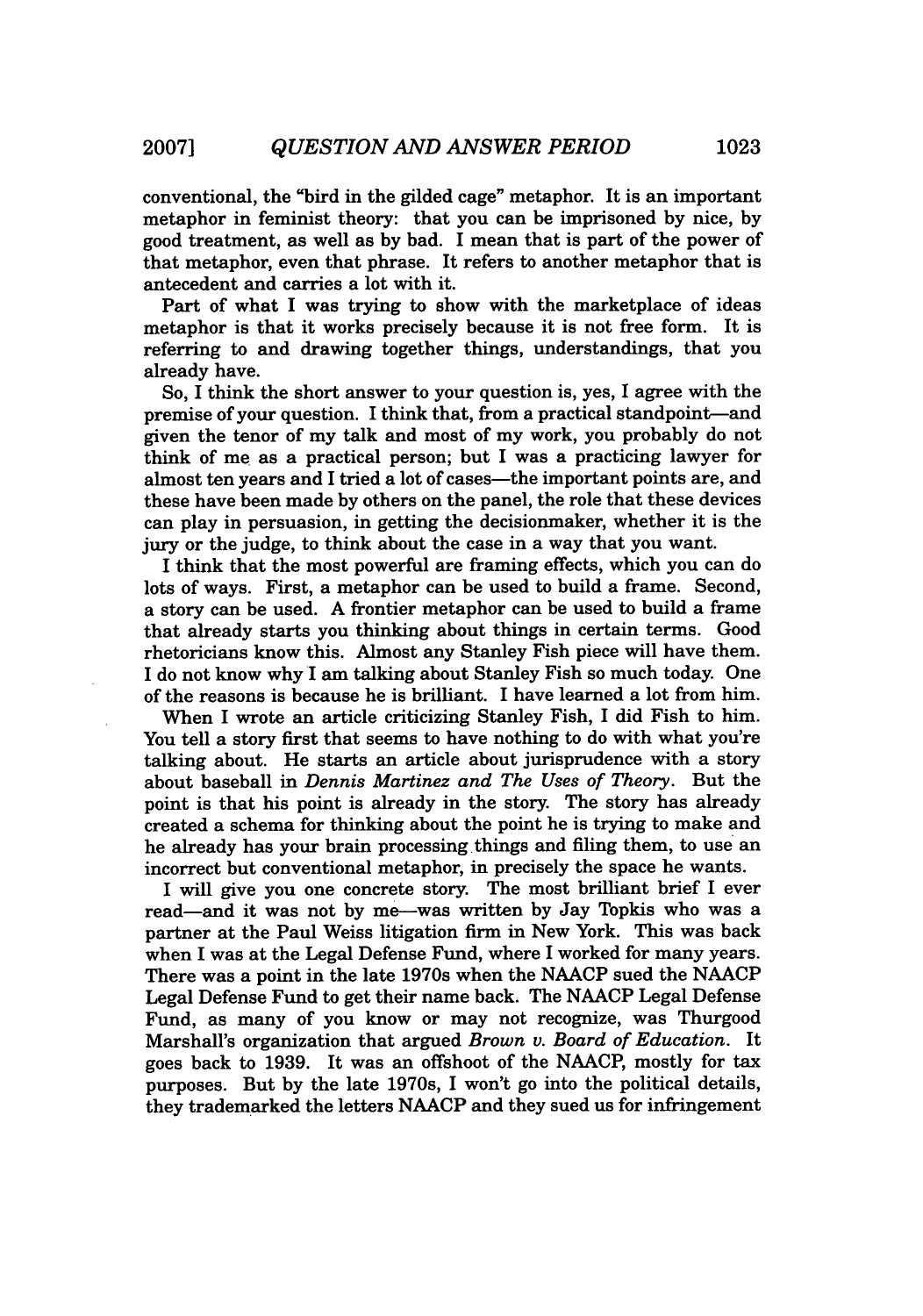of their trademark. We lost in the District Court in **D.C.** and won in the D.C. Circuit. And this is how the brief actually started. This is almost verbatim. "Once upon a time there was a parent and the parent had a child, and the parent was very proud of the child and gave the child its name. Then there came a time when the child grew up and exceeded the parent in wealth and fame and good fortune and deeds, and the parent got jealous and sued to take its name back."

The case is over at this point, right? It does not matter what the rest of the facts are. It does not matter what the law is, right? Once you see the dispute as that kind of internecine warfare, right, unfairly by a parent against his or her own child, the case is over. But it was brilliant. So, that is an example of framing by a story.

The third is by using a prototype effect. If you want people to think about birds, you do not name an Emu, you name a Robin or a Sparrow. And the same thing is true with legal arguments in legal categories. I have other war stories, but I will not tell that because I do not want to dominate the discussion. But by using the right kind of prototype it makes-and we know this from Rips-it actually activates the entire category. So, that is another way to build a frame. It works because there is something already there.

*PROFESSOR JOHNSON:* You just said what I was going to say—it is very popular to have what I call the miracle theory of creativity. It just happens, and there is no explaining it. Some people just do this. But for the most part, what you are doing concerns something that Mark Turner and Gilles Fauconnier have argued extensively in their book, *The Way We Think,* which is about conceptual blending. They show you a number of different patterns by which people routinely can create creative conceptual blends. And you do make use of these cognitive resources you have. I want to urge that it is not that you can predict when something creative will come about, but it is an appropriation of something and seeing how it, or some certain structures, can apply to some other domain.

That is not an explanation of how to be creative, but at least it suggests that it's not a miracle. It is not this act is, like Richard Rorty would say, just a radical rupture. I mean we move from one language game or one vocabulary to another. No, it is done with something that was there before. And if it didn't, it, as you started your comment with, it would not make sense to us. It would be so alien, it would truly be infinitely other, but it's not. We can relate to it.

*PROFESSOR WINTER:* I just want to say one thing about enhancing creativity because I think it is particularly apt for law students. There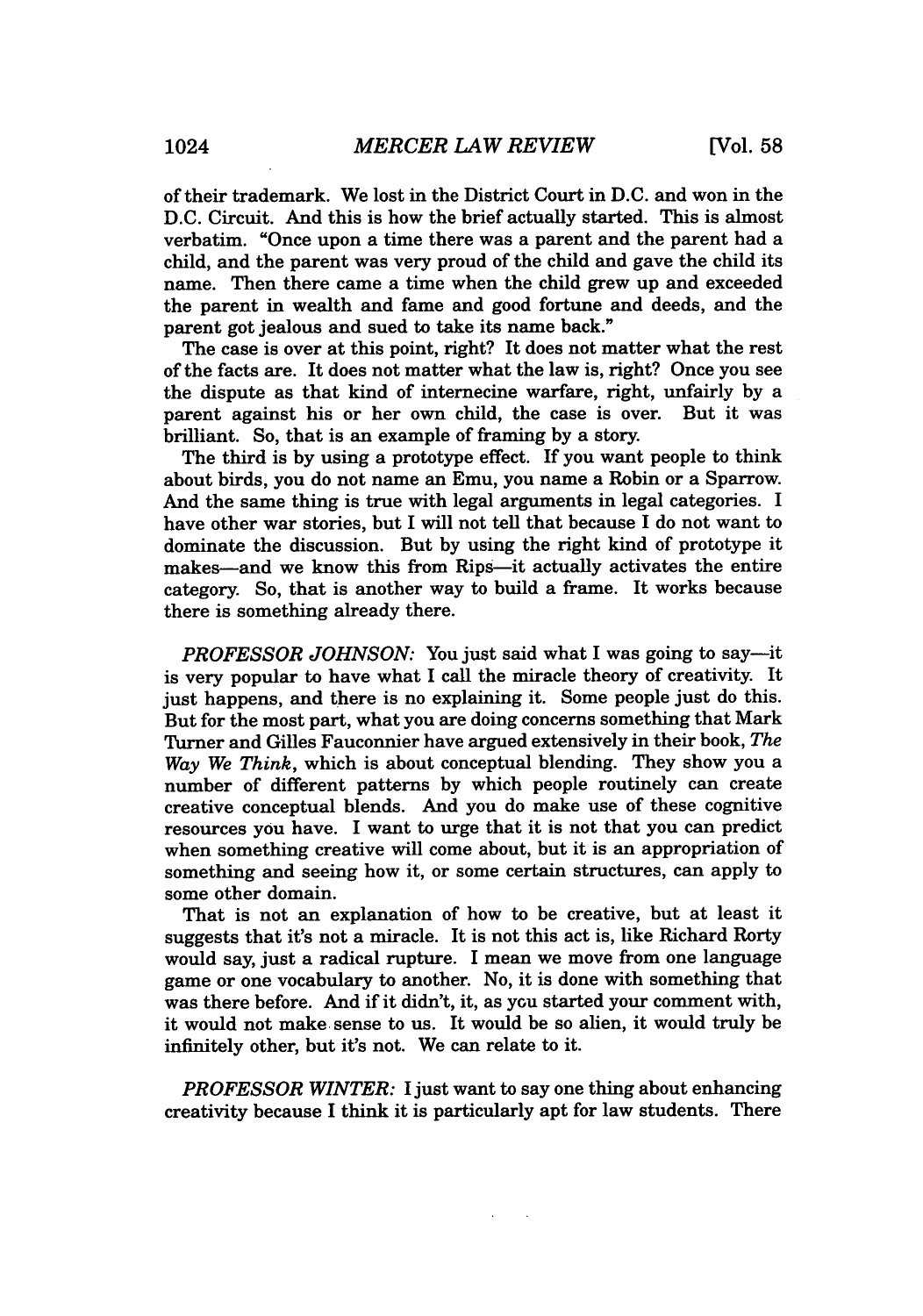was a time when to be a good lawyer, you had to know history, and you had to know literature. In the nineteenth century, great lawyers were generalists. I think one of the costs of a conventional legal education is it focuses in exactly the wrong direction: We're going to define things more and more precisely, a more and more narrow focus. A part of being creative as lawyers is learning to see the connections across things that should not be connected. For me, the eye opener was when I was a first year student. One of my friends in the upper class and I were talking about what courses I should take, and I said, "I guess I'll take corporations. It seems to me that I should take that, but I understand it's a hard course." He said, "It's an easy course. Corporations is just torts all over again." I thought he was a little nuts at the time. But then I took corporations and, damn, if he wasn't right. It is just another version of the reasonable man standard, right? Half the course was 10(b)(5). He was absolutely right. That taught me a very important lesson. You learn the separate doctrinal areas but then start to see that they are really all the same. I think there are only about seven moves, and the law just repeats them infinitely in different ways. There is the balancing test and the multi-factor test which are basically the same. There is means-ends analysis and objective versus subjective. There is really only a handful of them, and they just repeat endlessly. So, seeing those connections and looking for those connections rather than thinking that torts has to be different than corporations or contracts, suddenly you can start to draw those cross-domains connections within the law.

Of course, the same is true outside law. So the other thing is: Read broadly. It is very hard. I started *The Brothers Karamazov* at the beginning of law school, and I finished it four years later. It is hard to read when you are in law school, but read more broadly because it's in the interconnections that the creativity happens. If you create the opportunities for your brain to draw connections, you will make more connections and do more interesting, creative and persuasive work.

*PROFESSOR SMITH:* The creativity in creating an original metaphor is not creating both sides of the equation but creating that connection and expressing that connection.

*PROFESSOR RITCHIE:* Any more questions?

*PROFESSOR WINTER:* Actually, I want to get this on the table. Most of what Michael and Linda said I absolutely agree with, and much of it strongly. But there's one thing: There is a problem when you talk about these things in terms of the old categories of truth and style, and that is probably what I think created some of the problem. So, this is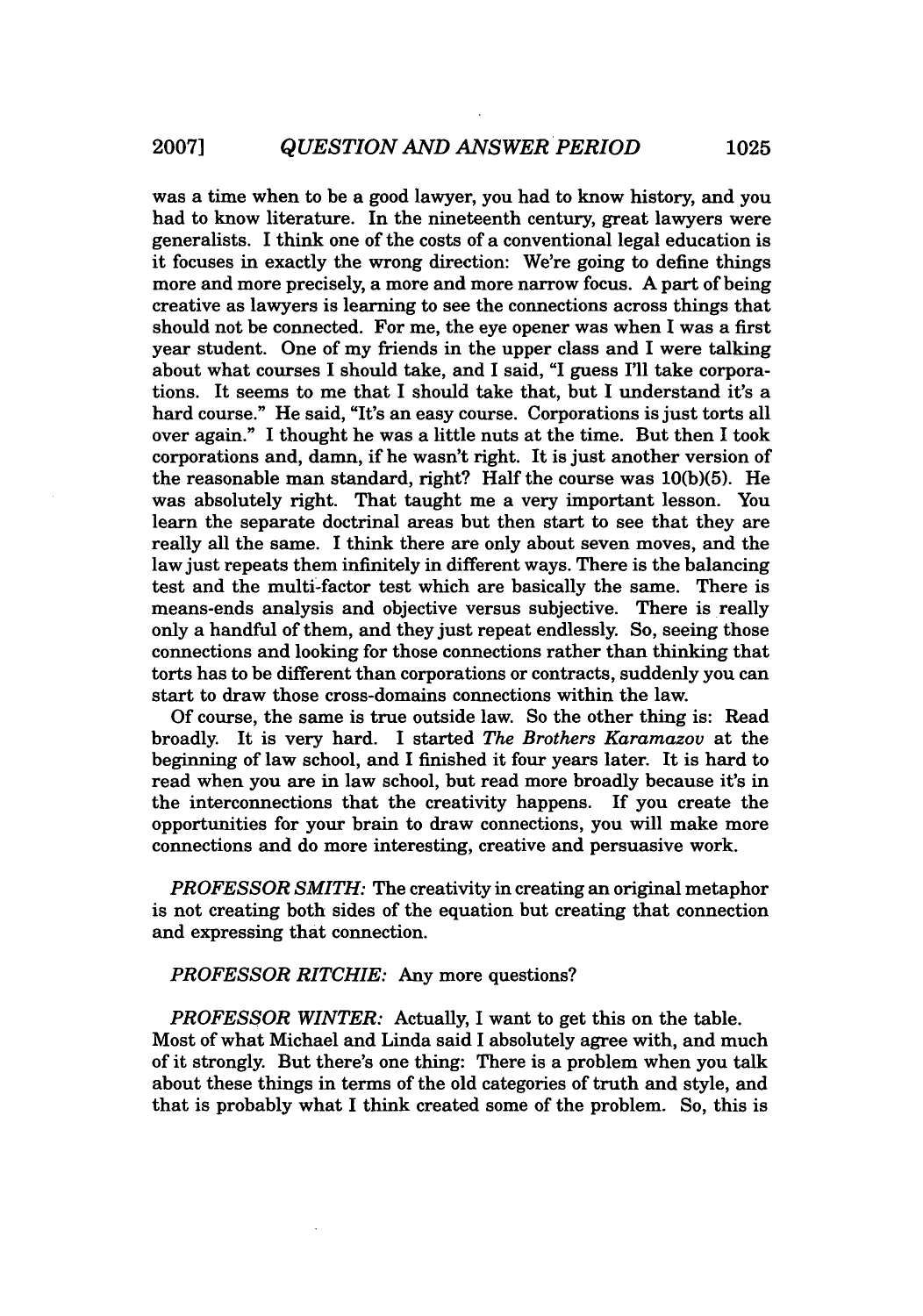not by way of disagreeing with Linda at all, but just to point something out which I think is important to the students particularly. The little mnemonic about the truth, the whole truth and nothing but the truthmetaphor tells more than the truth. If you think about it, rules are worse. Rules don't tell the truth; they don't tell the whole truth; and they certainly don't tell nothing but the truth. So, any rule is... one of the problems is when you contrast an old strategy of attacking a metaphor, the Cardozo strategy, it presupposes there's some other truth outside the metaphor. But the point of the earlier examples is that there are no other truths. There's not some truth of planethood. That was Plato's idea. There are ways we understand things, and we There are ways we understand things, and we understand things for purposes. And, so, the whole discourse of truth is problematic.

Take just about any rule. But, for example, one of my favorites is, "No animals on the bus." It's a lie, right? It can't be true because I can get on the bus, right? I am an animal. Maybe a rational animal, at least I like to think I am rational. But we are all mammals, right? And by the same token, no one thinks that it would apply to paramecia, which are single-cell organisms that I studied in high school, which are technically animals. Nobody thinks the rule is about that, right? And you can pick any rule. No vehicles in the park. It doesn't matter what it is; any rule is going to be that way because the categories at that high level of abstraction are too broad to deal with the real meanings. So, the rule tells more untruth than any metaphor or metonymy. Which isn't to say that the metaphor is always better. It is just simply to say that truth is not what we presuppose. We are presupposing that rules could be literal and propositional and say precisely what they mean, and that is not true even for propositional rules.

*PROFESSOR BERGER:* I want to respond because the only reason I used it is because I think it makes a nice distinction between the two things. But I also think that the problem is that when you use metaphor and metonymy in this surface way, it obscures any ability to get below what is there because all the baggage that goes along with the metaphor is accepted; whereas, if I actually said to you this is a statement of the truth, you could challenge it. But with the metaphor, you don't even know what I am taking along.

*PROFESSOR WINTER:* I don't know. The facts could challenge it.

*PROFESSOR BERGER:* You could at least have an argument about it. With the metaphor you don't even have the argument.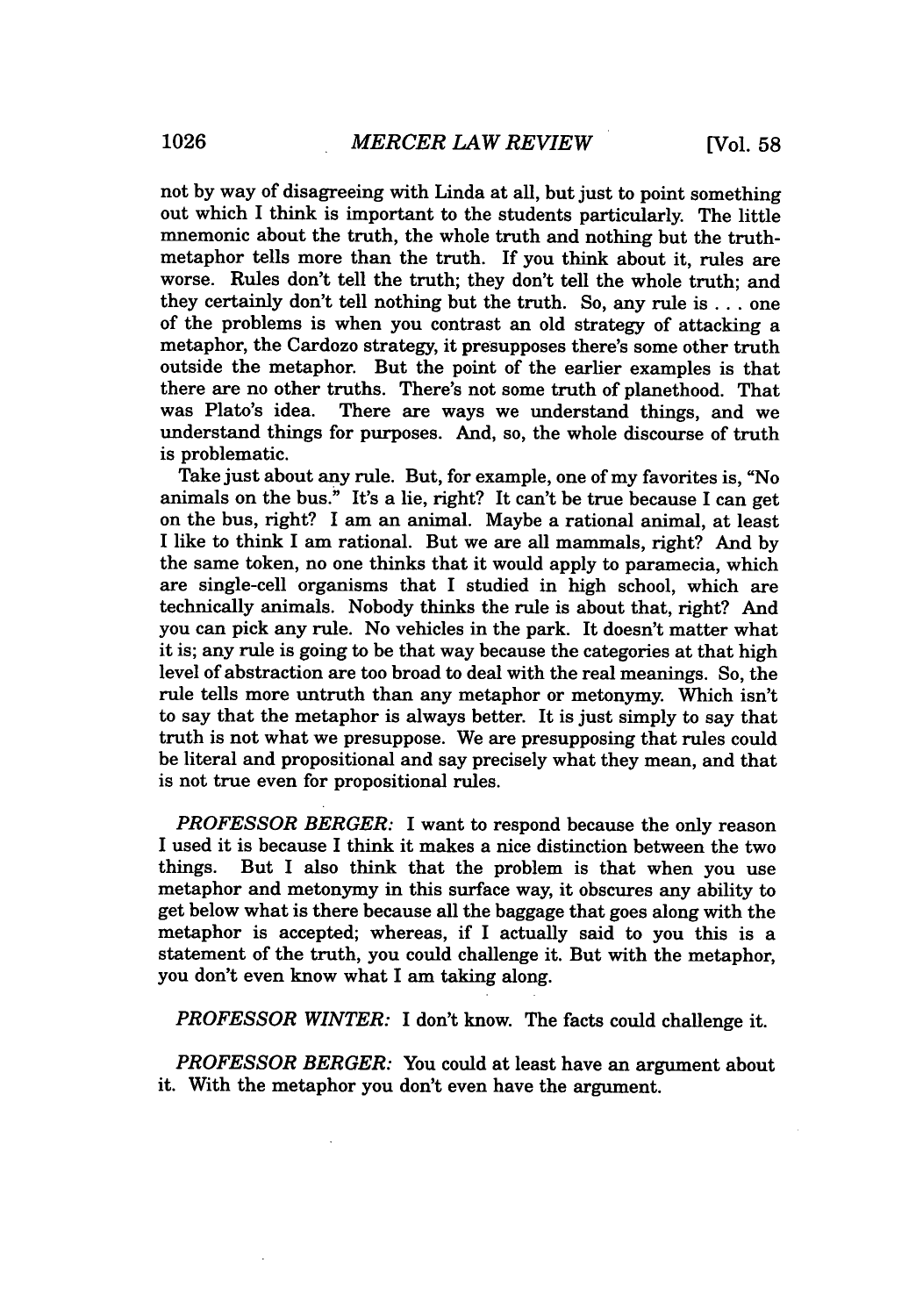*PROFESSOR WINTER:* Sure I can. I can say that is a bad metaphor because it picks out these things which do not really apply.

*PROFESSOR BERGER:* To do that, you must first recognize the metaphor.

*PROFESSOR WINTER:* Yes, but the same could be said about the propositional statement.

*PROFESSOR BERGER:* But, back to your original point, I am not in favor of "the" truth. Let me just go on the record, I am against the concept that "the" truth is out there waiting to be discovered.

*PROFESSOR WINTER:* So, we agree actually more than we disagree.

*PROFESSOR BERGER:* We do.

*PROFESSOR WINTER:* I think it is about unpacking it. Because people make the same argument about narrative as a mode of legal argument. They attack people like Patricia Williams. You tell a narrative about being excluded from a store and how can I attack it, it is just a statement? But that is not true. You can ask all sorts of things about it, unpack the story: What are the assumptions that it makes? What are the normative points that it is including? And the truth is we tend to do that more with stories and let people like Ronald Dworkin get away with much worse stuff, right? They make assertions and nobody asks them to unpack it. And their assertions are much less reality grounded.

*PROFESSOR SMITH:* If we take as an assumption that rules cannot reflect the truth, the ultimate truth, from the standpoint from an advocate, the desire to attack a metaphor, a rule expressed as a metaphor, is not necessarily to replace it with the truth but to replace it with a more favorable rule.

*PROFESSOR WINTER:* Right. I'm just saying the rule form, which is not necessarily metaphorical isn't more accurate  $-$ 

*PROFESSOR SMITH:* - with a more favorable metaphor.

*PROFESSOR RITCHIE:* I think Michael Goldberg wants to get in on this.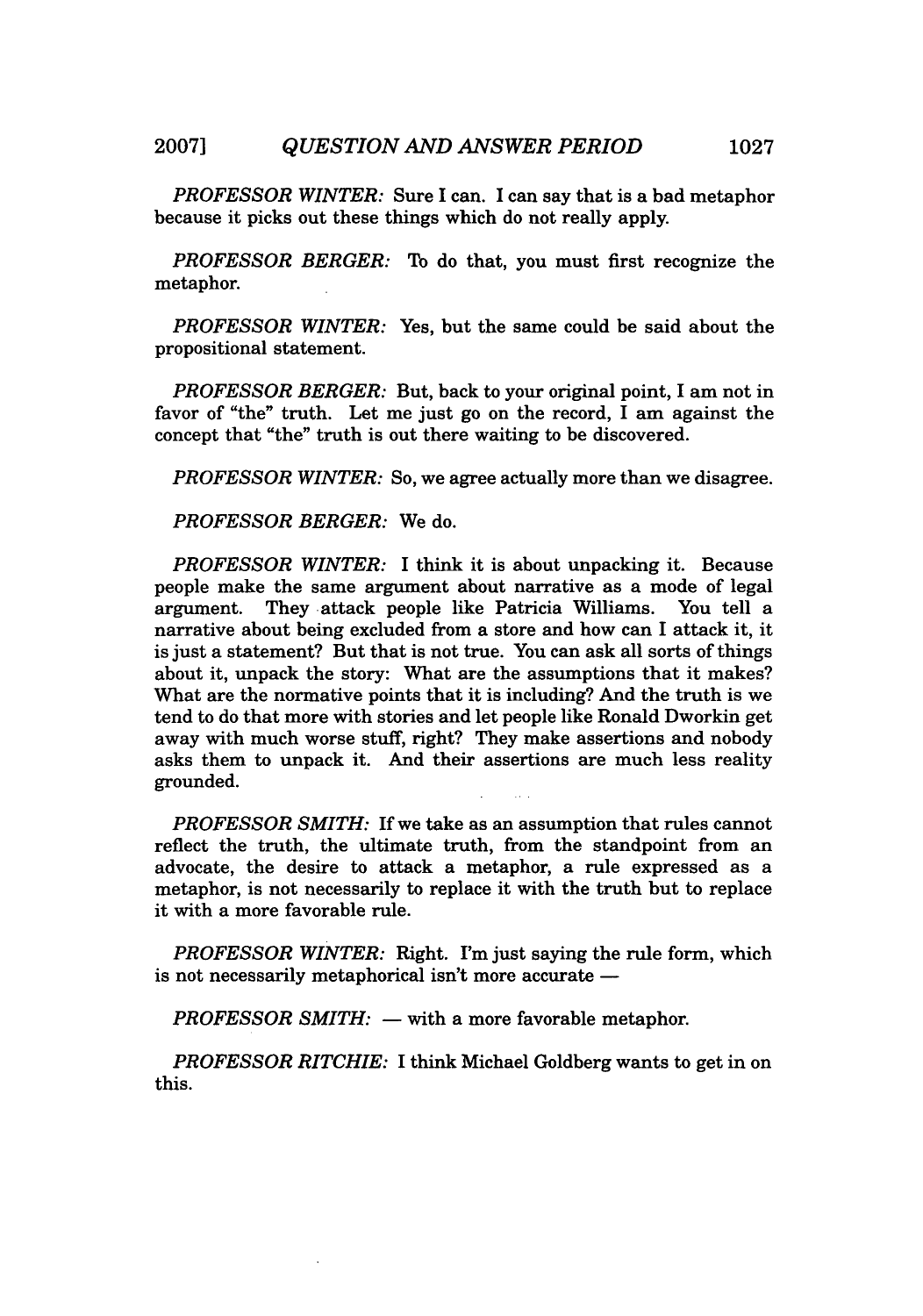*PROFESSOR GOLDBERG:* Yes. I guess, I mean except at the trivial level, there is the old Aquinas thing, there is no such thing as the truth, do you hold that statement to be true, so it is a self-refuting statement and that does not get you very far. But I think it is really important in law school not to train students to be nihilists, that there is no such thing out there except however you want to argue. By the way, the argument itself is something that is free of context. So, I hope you at least somewhere in your reptilian brains get that. And there we go with the metaphor.

The other thing I want to say is I have to ask a question about what is a category mistake. See, I think you made one. Dumb ass is not a metonym.

*PROFESSOR BERGER:* A metonym?

*PROFESSOR GOLDBERG:* Yes, a metonym. Thank you. I was going to  $d\sigma$   $-$ 

*PROFESSOR BERGER:* Ass would be though.

*PROFESSOR GOLDBERG:* Yes. But dumb ass, that is exactly it. Dumb ass isn't. But on the other hand, what I want to ask is, and I'll ask Mark this since this is his stuff. What does a category mistake look like in the theory that you've developed? Is there such a thing?

*PROFESSOR JOHNSON:* It is sort of what Steve was saying earlier. What is categorization? It is a way of making discrimination; we are discriminatory animals. If we didn't discriminate, we would be dead. Categories are ways of cutting what is a process, a flow of experience. And how do we cut or how do we select? We select relative to our interests, our values, our goals, our history. And, so, these categories are always relative-like whether Pluto is a planet. It's relative to practices, narratives, histories; and, so, what constitutes a category mistake depends upon what values you have.

*PROFESSOR GOLDBERG:* I agree. It is fact uncontextualized. But let me give you this: I like the way you guys do stuff because I find it as wit. Law review articles are interesting. The stuff that I used to read in religious studies, in philosophy, just bored the hell out of me. So, I want to say how much I admire what you do.

Did you hear about the Templeton experiment? Templeton has mutual funds and makes a lot of money, I guess, that's a good thing. But he uses this to show the relationships between science and religion.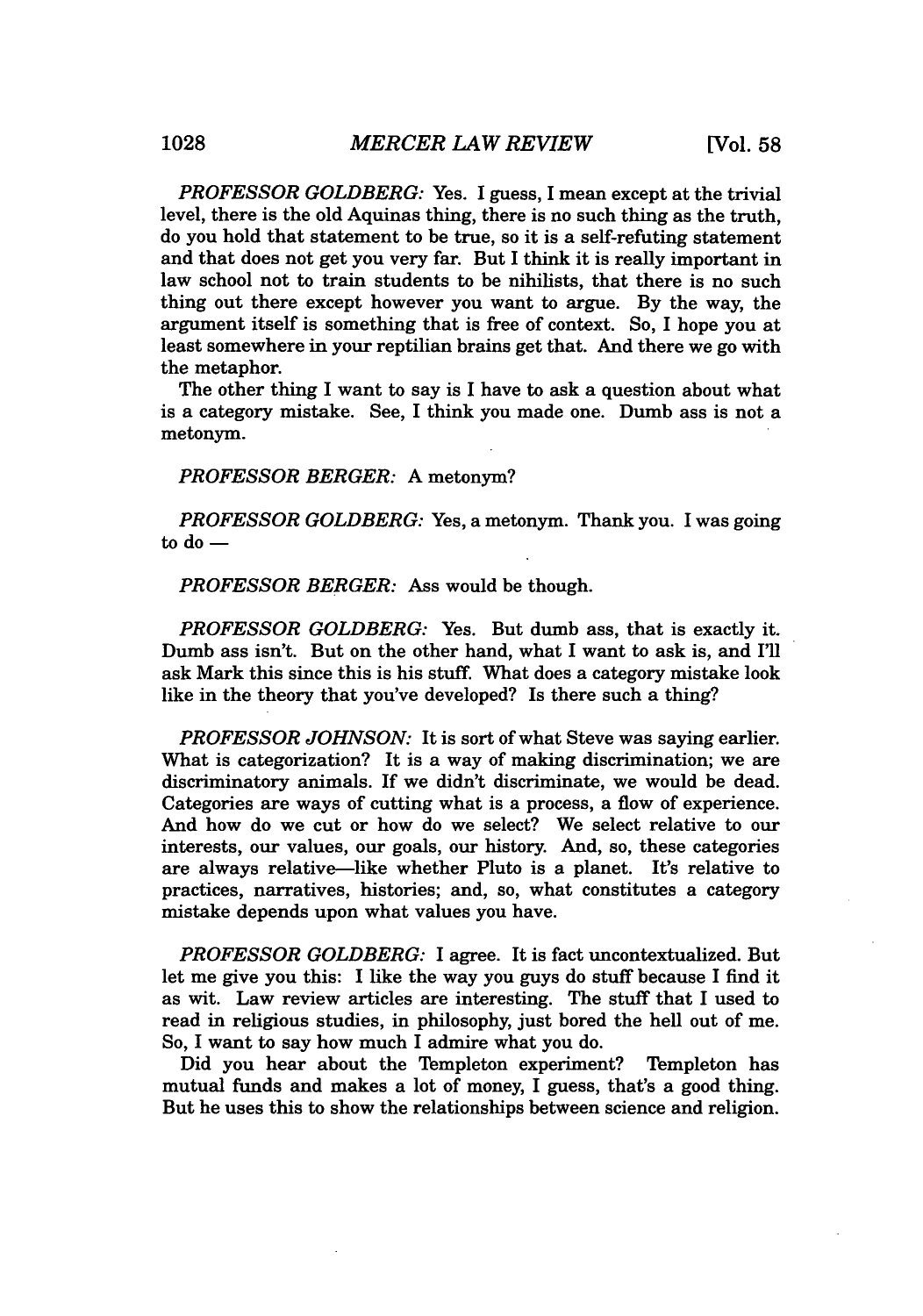He funded an experiment at the Harvard Medical School, which is interesting about what medical researchers on what medical schools will take to do their funding, on whether people who pray for other people would get better. And the fact is some of them got worse. This is a category mistake. It makes the point that prayer works like a physical cause instead of what it is generally associated as, some kind of petitionary reason.

So, when we argue here, it would be a mistake for someone to say, you've come over to my position. I caused you to do that. I mean in a sense I've given you reasons. So, this is what I am trying to get at with metaphor. I mean does anything go? So, the Templeton guys, well, they blew five hundred thousand dollars on an idiotic experiment.

*PROFESSOR WINTER:* I actually have two responses. They are related, and it won't take too long to tie them together nicely. **I** do not think it is the case that any metaphor goes. There are category mistakes, although not to the degree or as many as is consistent with the practice of professional philosophical argument where there are category mistakes everywhere. But that is because they are using relatively rigid categories that get smaller and smaller. So, Mark's point remains true. Category mistakes are relative to the categories and the values and the purposes we hold.

If my purpose is to survive, right, and my categories are things that will kill me and things that won't harm me, and if I think sticking my finger in a socket is an okay thing, that is going to be a category mistake, right? That is an easy choice. But Pluto is not on that order, right? Okay.

#### *PROFESSOR GOLDBERG:* Right.

*PROFESSOR WINTER:* So, the answer is, Mark's answer is absolutely correct. It is relative to the categories and the values we hold. And for certain kinds of categories there can be obvious category mistakes. For metaphors, there are better and worse ones. You know, one of my critical legal studies colleagues at a former institution, we had this argument because the **CLS** assumption is that everything is indeterminate, you know. Take, and this was his example, "life is like a pencil." It's not a very good metaphor. I could work at it and make some sense out of it. It has a point, it has an eraser, right? The eraser is like, I wish, I did lots of things I could erase. But life is not like a pencil.

So, it is not the case that any metaphor is going to work. Because metaphors have entailments, they obscure some things, they carry over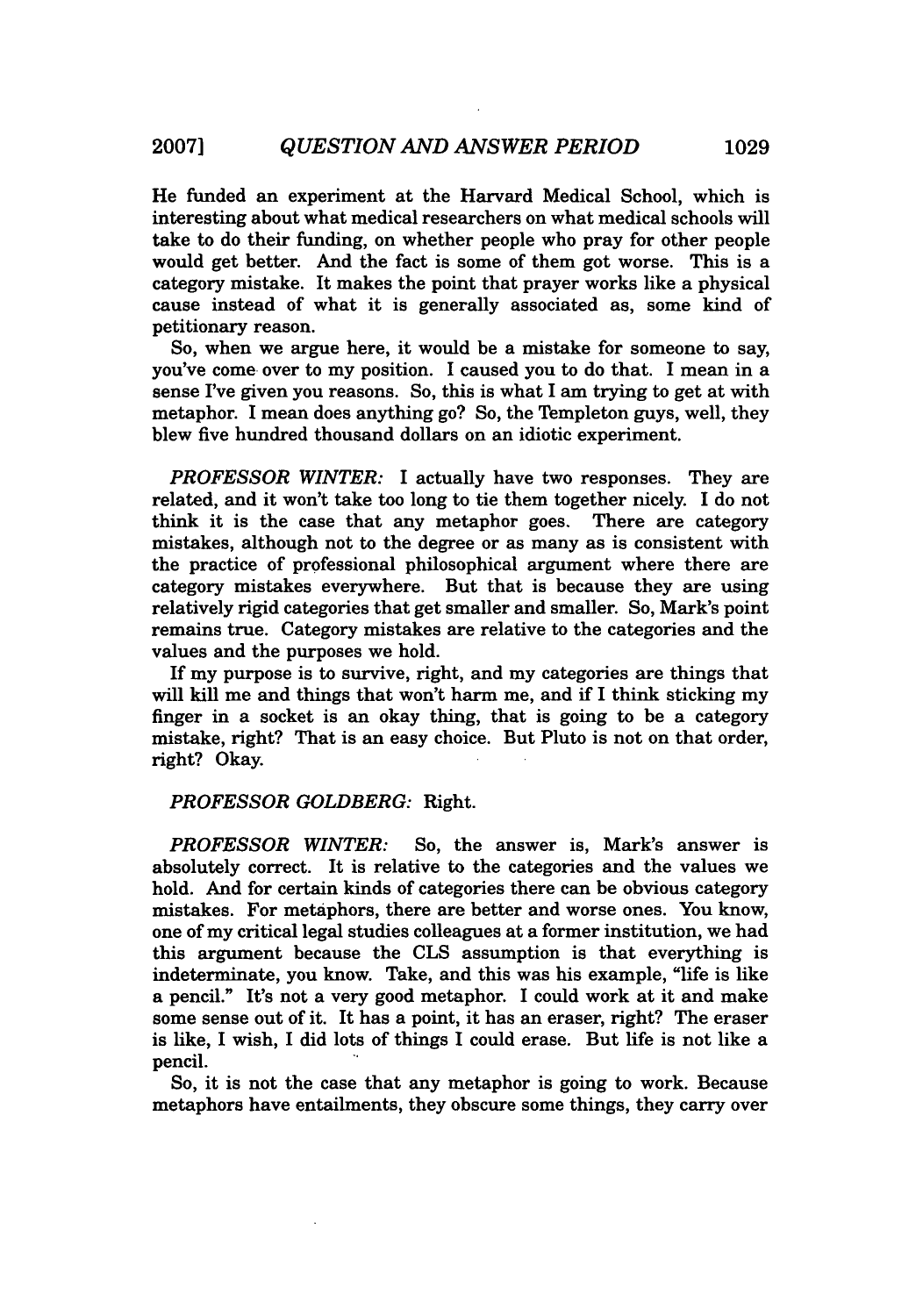others. The mappings ought to be equally good, right, which is separate from being equally persuasive.

So, no, I mean that is the lead-in back to the nihilism point. First of all, it is not nihilistic. But, really, on the nihilism and truth question, on that I think I stand with Nietzsche. Nietzsche made the point. Nietzsche has not been really understood well except by a few scholars. But Nietzsche's point was it is the belief in truth that is nihilistic. It is the belief in truth external to us as human beings that denies the meaning making that humans do. And what's more nihilistic than that?

That's a profound point. I mean, to say it another way and in a simpler way is to say if you believe there is a truth out there, and it turns out that there isn't, and if you need God for truth and it turns out there isn't God, and if you need Plato's ideal forms and the forms don't exist, then that is what gives you nihilism because then you're left with nothing. But I think cognitive science proves that it is more profound than that. Cognitive science shows that truth and meaning are things that we as human beings make, both as embodied human beings and as human beings as a community. To put truth "out there" is to deny the truths that we really have.

I mean we have science and medicine. And they do wonderful things, not because they are objective truths but because they are things that were developed by human beings over centuries through lots of error. We wouldn't have those truths but for the kinds of human processes that are very much like the case of Pluto. There was a long debate for a while whether AIDS was caused by a retrovirus or something else, right? For a long time, because of the way the community was constructed, they were looking at the wrong thing. But it is about the human processes and practices that create these truths, and some of these truths are marvelous ones. That doesn't make them any less true. They are not any less true because we made them.

#### *PROFESSOR RITCHIE:* Another question?

*AUDIENCE:* Okay. I am for truth, but I guess I want to postulate that the fact that we cannot accurately capture it or characterize it and the fact that we cannot come up with a metaphor that is big enough to include it all, or that does not get it wrong in some way does not tell us anything about whether there is, in fact, truth out there. Those are really different questions it seems to me, and that, therefore, we can do better sometimes, or worse sometimes, at glimpsing what truth is, and we can never really know for sure. But the fact that we, as human beings with language and other forms of perception cannot, if there are other forms of perception, cannot get at it does not mean that it is not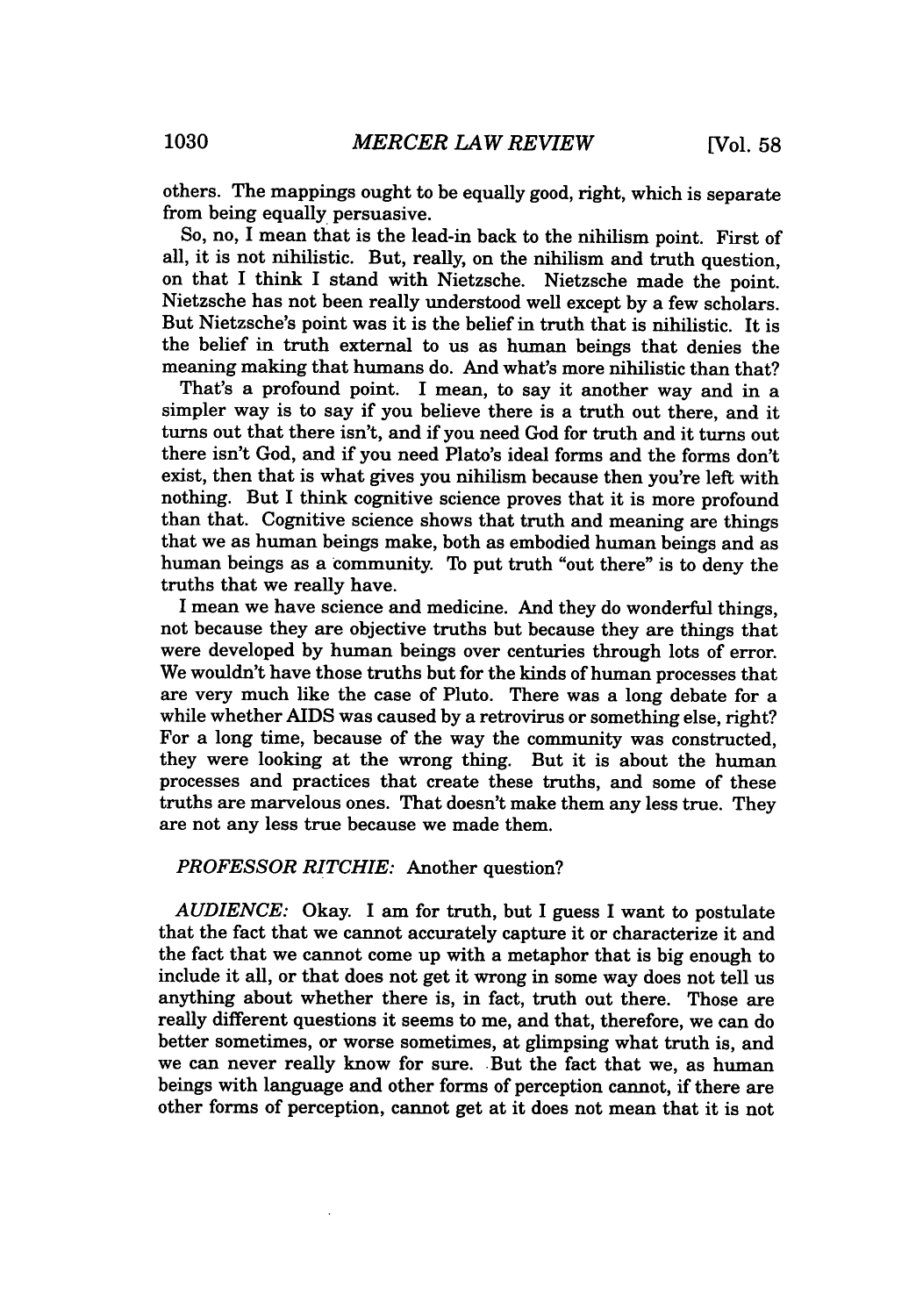there. And, so, I guess I want to take Professor Johnson's point and maybe change it a little bit, and he will probably disavow it now because I have done something inaccurate to it, but he said that where do our values come from? The fact that if they do not come down from above that they come from, the instantiated in us, they are embodied within US.

*PROFESSOR JOHNSON:* Our relationship to environments.

*AUDIENCE:* Precisely; yes. That does not deflate them you said.

*PROFESSOR JOHNSON:* No.

*AUDIENCE:* In fact, it shows how beautiful they are. I think I would say that the fact that we cannot capture truth by any one metaphor or any series of metaphors, and that we cannot get it quite right ever really does not disavow truth's existence but simply shows us how beautiful it is.

*PROFESSOR JOHNSON:* You know what I am going to say. First off, which metaphor for truth do you mean? There is truth as correspondence, there is the coherence theory of truth, there is the pragmatist's view of truth, and one of the most robust developments in the history of Western philosophy over the past two hundred years has been a sustained critique of the correspondence theory of truth from a number of different perspectives. The idea that there is truth out there and independent of us and we come to discover it, I think, has been shown, by many traditions, phenomenologists, analytic philosophers, pragmatist philosophers, to be founded on a set of assumptions which do not hold up under scrutiny, so I will not get in that argument. But it (i.e., the idea of truth "out there") does not follow. I mean as Steve said, if you make claims; for example, what if you think you are a utilitarian and you think that we can calculate the good that will accrue in a situation. It turns out that is just empirically not correct. Human beings do not work that way. The mind does not work that way. And there are lots of both empirical and more straightforward and philosophical arguments against that. There are concrete consequences in terms of what metaphors we take, but I would deny that there is something called the truth that is out there, and we need to rethink that notion. And it does not follow, that does not lead you to a kind of disgusting cultural relativism.

I want to say one more thing which is when you start looking at metaphors, say, for human flourishing, there aren't two hundred of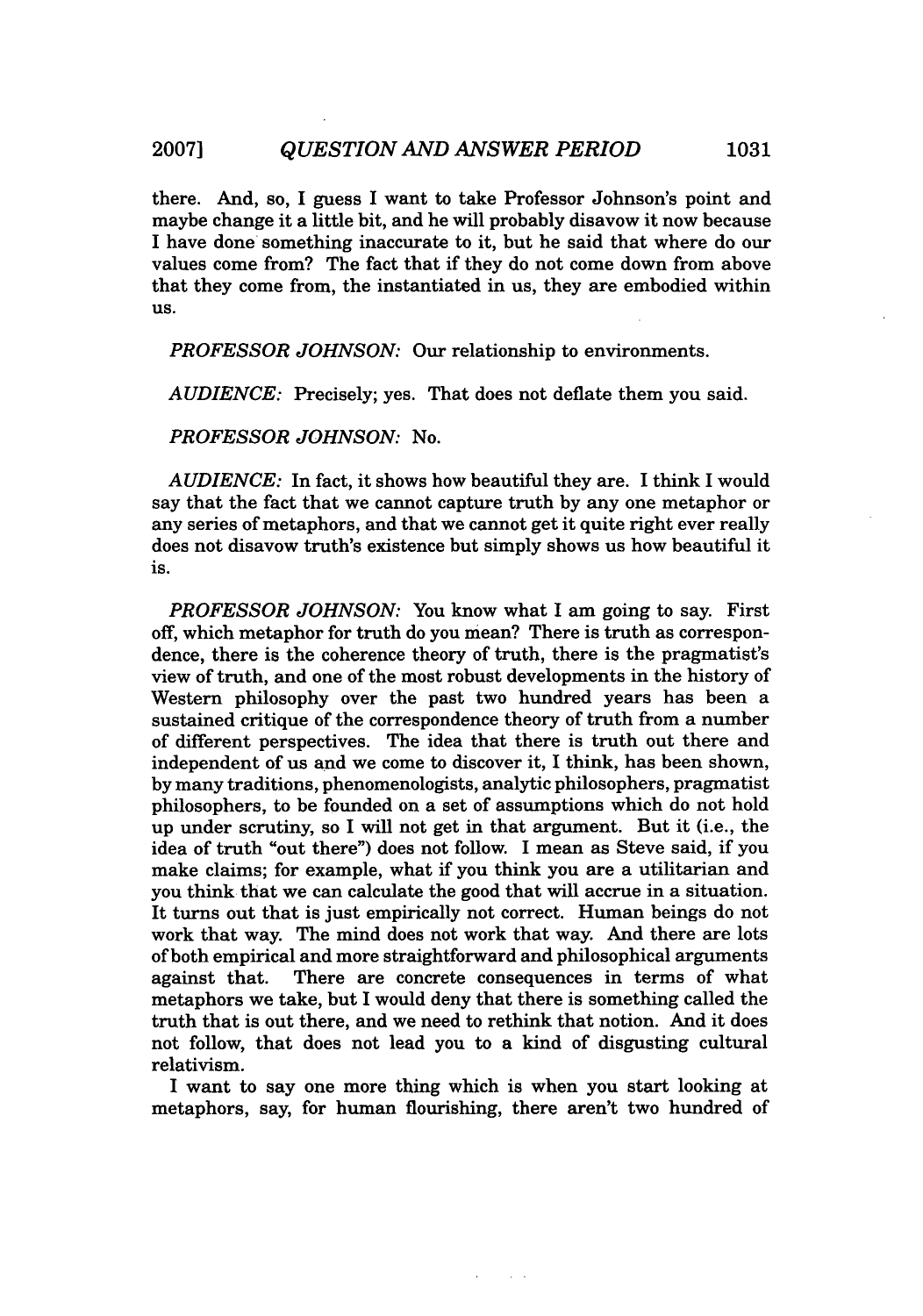them, there aren't even twenty of them. Around the world you keep seeing these patterns through human history of things that have been taken to be valuable. And a certain set of metaphors grow up around them, and then they get articulated in these complex narratives in terms of which we get our sense of what virtue is, of what the good life is, of what it means to be a human being and of what dignity is. I mean, and I think you illustrated that.

So, I am not a fan of The Truth. I think that is a hypostatization of something, and I would see truth as having to do with our engagement in the world and what sorts of entailments there are and do they actually, how do they cash out? But they cash out relative to what, some values we happen to have, and we can never get around, I don't think you can ever get away from that. And you're going to say, well, those are the absolute values. Well, relative to what?

*PROFESSOR RITCHIE:* Any other questions? Okay. I have a few remarks, and I will go through them quickly. At the beginning of the sessions today, I asked this question: "Are metaphors really just literary devices, or are they something more profound?" I am not sure we actually answered that question, but we made a significant start. Maybe we will never answer it, but at least the question has been raised in your mind.

There are undoubtedly reasons why people like Lord Mansfield and Benjamin Cardozo were suspicious of metaphors. These reasons, however, I believe relate to a fixed and reductive notion of mind and reasoning. That is what Mark Johnson was just talking about.

Today our panelists have suggested that such a notion of mind and reasoning is inadequate to account for how we think. Applied to legal reasoning, this more robust conception of human thought means that we, as lawyers and law students, utilize complex cognitive and embodied processes when we think through legal problems. Our panelists have further suggested that one of these fundamental processes is the use of metaphor.

Metaphor, then, is not merely a device of rhetoric or literary acumen but is instead a fundamental aspect of our legal analysis and communication. As Mark Johnson put it earlier today, metaphors are *necessary* to our understanding. Steve Winter then took that and further developed this notion, showing how the fundamental concepts we use to understand law-concepts that literally, not metaphorically, embody the law-are conceived of and employed by us in metaphorical terms. His discussions of the metaphors used in the stream of commerce and the free speech cases (which were picked up by Professor Berger later on)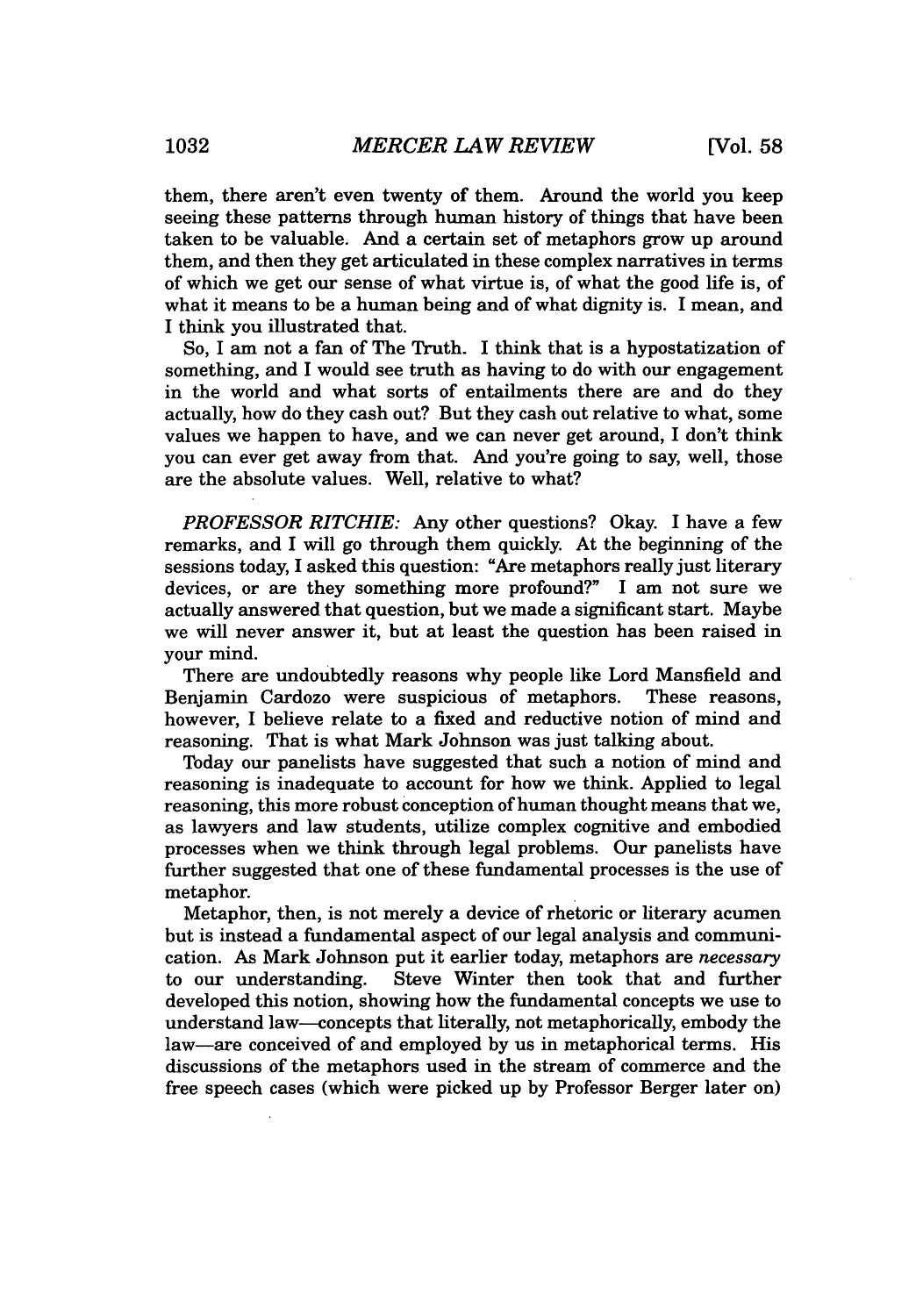amply illustrate, I think, how pervasive and fundamental cognitive metaphors are to our understanding of the law.

You might go so far as to say that our conception of law is rooted in the cognitive processes of metaphoric reason. In this view, law and legal reasoning is impossible without the use of metaphor. As such, an reasoning is impossible without the use of metaphor. accounting of cognitive metaphors, an accounting such as we received today from our panelists, should help us all better understand how to engage in the tasks we undertake as professionals in the legal domain. Michael Smith did a really good job of bringing it home to us in very practical terms towards the end of today's session.

If this view is correct, and I will refrain from restating the details of the case made by Professors Johnson and Winter and let you make this assessment on your own when you read all the papers that are going to be published in Volume 58 of the *Mercer Law Review,* we need not understand the specifics of cognitive science to understand the fundamental role of metaphor in our reasoning. In short, we need not all become cognitive scientists in order to be good lawyers. We simply need to employ our faculties of reason, faculties formed by our experiences (our cultural experiences, our personal experiences, our educational experiences, and so on). In point of fact, to the best of my knowledge, none of the people we've discussed here today, Lord Mansfield, Oliver Wendell Holmes and Benjamin Cardozo, to name the lawyers, were cognitive scientists. As such, this theory is, as Mark Johnson puts it, a democratic theory of reasoning available to all of us in our lives and in our work.

I would like to end by discussing briefly something about the cognitive theory of metaphor that didn't really come out directly or explicitly this morning, although it was touched on by Michael Goldberg this afternoon. That is the idea that how we frame our reasoning in terms of dominant metaphors has a direct effect on other ways of thinking about concepts. Pervasive use of certain metaphors has the effect of covering over certain concepts and concealing them. Lakoff and Johnson recognize, in *Metaphors We Live By,* that this move to capture concepts metaphorically, which is admittedly difficult, if not impossible, to check conceals or covers over other possible conceptions of important ideas. Consequently, dominant metaphors have a profound effect not only on the experience in our lives, as both Martin Heidegger and Jacques Derrida seemed to recognize, but also on our ability to imagine the possible. Our mental imagination, then, needs to be just that, imaginative, and I think this program illustrated this important point many times today.

Law school and legal training can, it is thought, have a negative effect on imaginations. In fact, I see many of my first year law students sitting here today, and I am sure that about now you are starting to